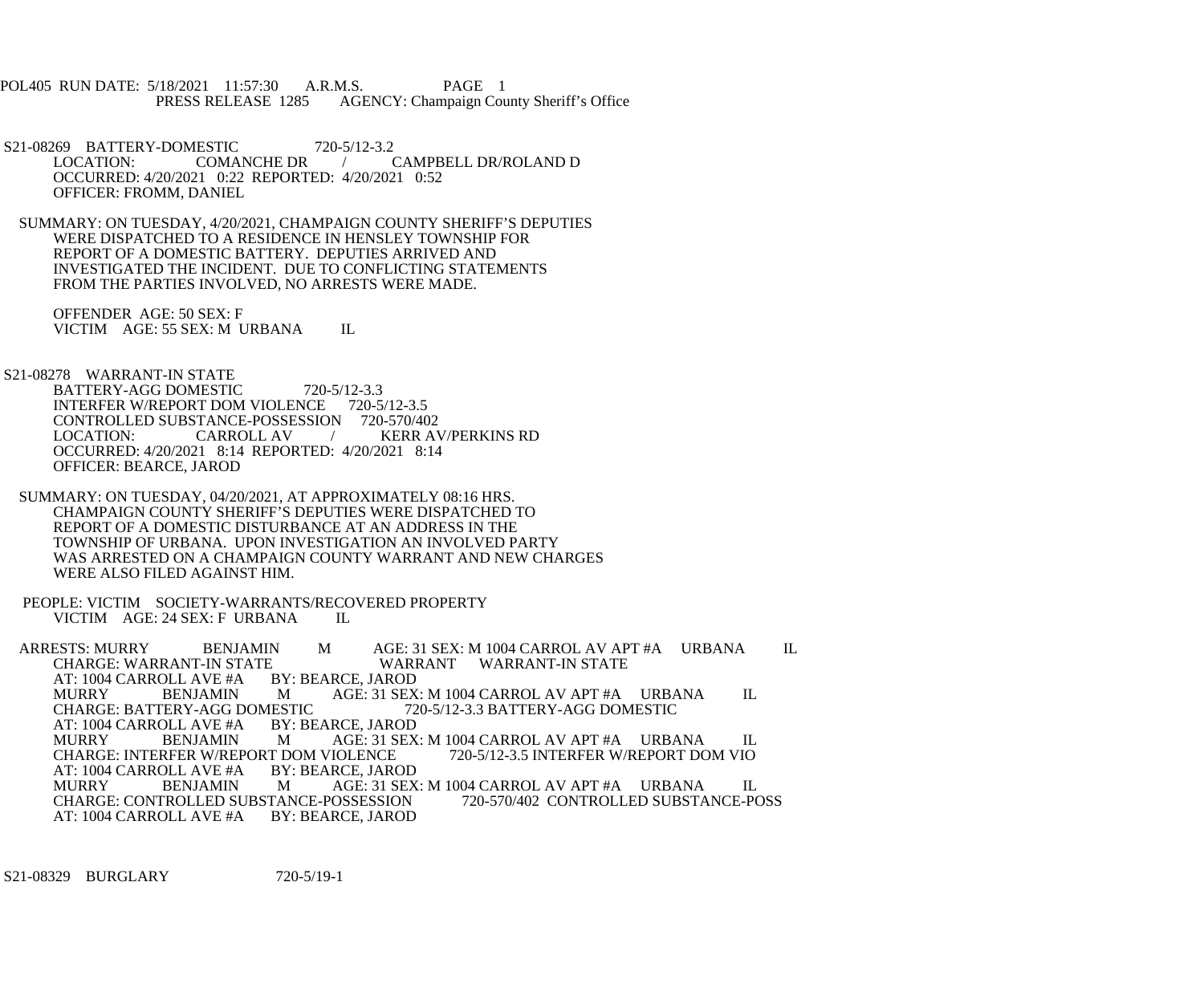POL405 RUN DATE: 5/18/2021 11:57:30 A.R.M.S. PAGE 2 PRESS RELEASE 1285 AGENCY: Champaign County Sheriff's Office LOCATION: MARILYN AV N / MARILYN AV/ELLEN ST OCCURRED: 4/20/2021 18:37 REPORTED: 4/20/2021 18:39 OFFICER: MAYO, NICHOLAS

 SUMMARY: ON 4-20-21, DEPUTIES WERE DISPATCHED TO A BURGLARY NOT IN PROGRESS AT A STORAGE FACILITY IN OGDEN. RP STATED HER STORAGE UNIT WAS BROKEN INTO SOMETIME BETWEEN THE MONTH OF NOVEMBER AND THIS DATE. RP STATED THAT TWO BLACK BAGS OF MISCELLANEOUS ITEMS WITH A TOTAL VALUE OF \$20 AND AIR FRYER WITH A VALUE OF \$40 WERE THE ONLY ITEMS TAKEN FROM THE STORAGE UNIT. THE BROKEN LOCK FROM THE STORAGE UNIT WAS COLLECTED AND SECURED INTO EVIDENCE.

PROPERTY: STOLEN 1 APPLIANCE

DAMAGED 1 LOCK

STOLEN 2 OTHER PROPERTY THAN LISTD

 OFFENDER SEX: RACE: HEIGHT: 000 WEIGHT: 000 HAIR: EYES: VICTIM AGE: 39 SEX: F BROADLANDS IL

S21-08332 BATTERY 720-5/12-3<br>LOCATION: SPRINGFIELD AV W S DUNCAN RD/FIELDSTO OCCURRED: 4/20/2021 19:30 REPORTED: 4/20/2021 19:40 OFFICER: CARLSON,CHRISTOPHER T

 SUMMARY: ON 04/20/2021 AT APPROXIMATELY 1938 HOURS, CHAMPAIGN COUNTY SHERIFF DEPUTIES WERE DISPATCHED TO A BUSINESS IN THE 3300 BLOCK OF W. SPRINGFIELD AVE. IN CHAMPAIGN, IL FOR A REPORTED BATTERY. UPON ARRIVING, DEPUTIES INVESTIGATED THE INCIDENT AND DETERMINED THAT MUTUAL COMBAT OCCURRED BETWEEN CO-WORKERS AND NO EVIDENCE OF INJURY EXISTED. BOTH INVOLVED SUBJECTS WERE SENT HOME FOR THE EVENING BY THE BUSINESS AND A REPORT WAS TAKEN TO DOCUMENT THE INCIDENT.

 OFFENDER AGE: 20 SEX: M OFFENDER AGE: 41 SEX: M VICTIM AGE: 20 SEX: M URBANA IL VICTIM AGE: 41 SEX: M CHAMPAIGN IL

S21-08489 BURGLARY 720-5/19-1<br>THEFT OVER \$500 720-5/16-1 THEFT OVER \$500 CRIMINAL DAMAGE TO PROPERTY 720-5/21-1 LOCATION: 500 BLOCK OF DUNLAP AVE S SAVOY OCCURRED: 4/21/2021 19:00 REPORTED: 4/22/2021 9:53 OFFICER: BOLT, GAGE

 SUMMARY: ON 4/22/21 AT APPROXIMATELY 0955 HOURS DEPUTIES RESPONDED TO THE REPORT OF A BURGLARY AT A BUSINESS IN THE VILLAGE OF SAVOY. DEPUTIES COLLECTED SEVERAL ARTICLES OF EVIDENCE AND SPOKE WITH INDIVIDUALS ON SCENE.

PROPERTY: STOLEN 1 COLLECTOR ITEM - OTHER